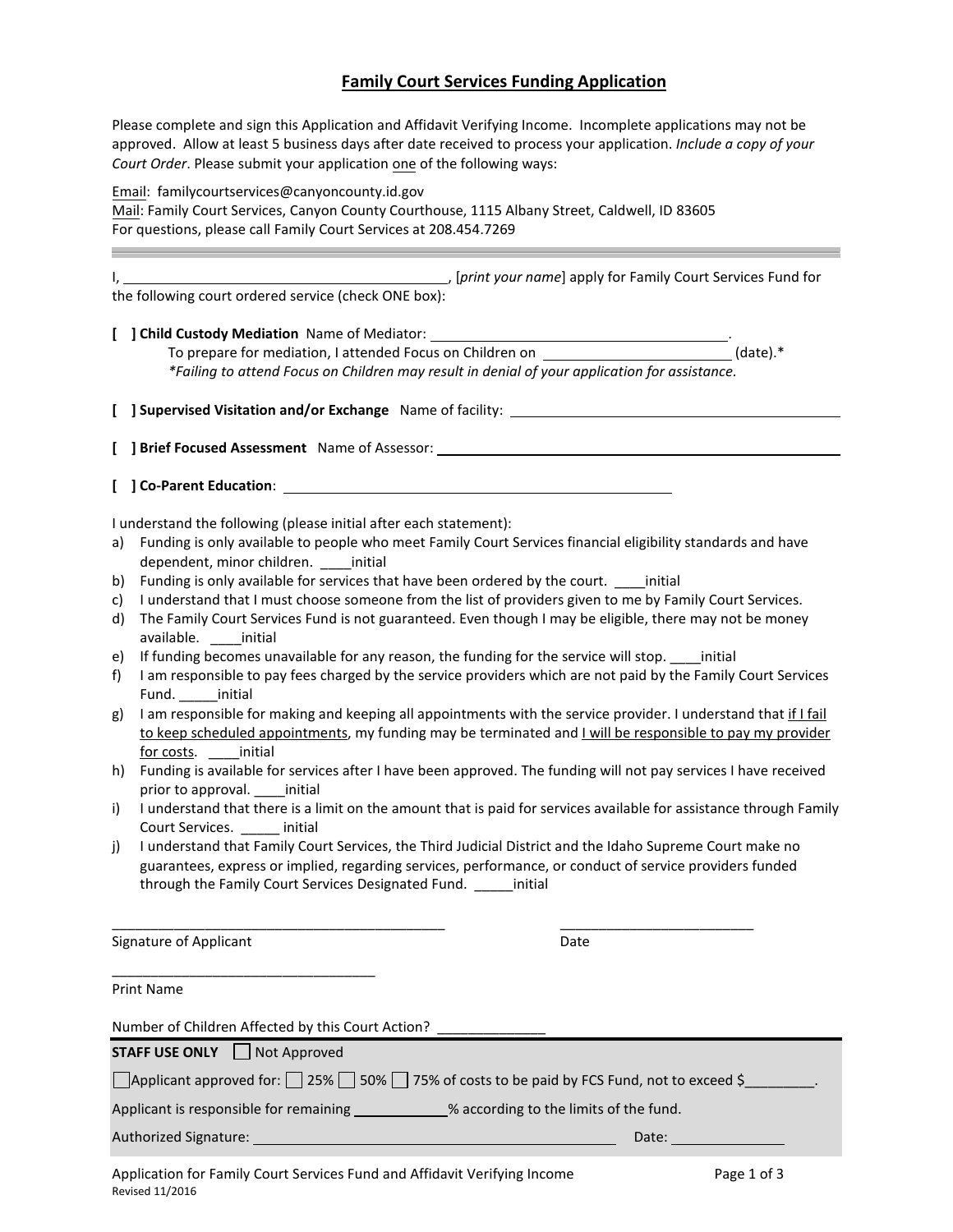| Full Name (Party Submitting This Document)               |                                                                     |
|----------------------------------------------------------|---------------------------------------------------------------------|
| Mailing Address (Street or Post Office Box)              |                                                                     |
| City, State and Zip Code                                 |                                                                     |
| Telephone Number                                         |                                                                     |
| <b>Email Address</b>                                     |                                                                     |
|                                                          | Case No.:                                                           |
| Petitioner,<br>VS.                                       | AFFIDAVIT VERIFYING INCOME<br>Family Court Services Designated Fund |
| Respondent.<br><b>STATE of Idaho</b><br>SS.<br>County of |                                                                     |

I hereby state under oath that the following information is true:

**A. ALL HOUSEHOLD MONTHLY INCOME BEFORE TAXES** \*Please Note-this form differs from your Affidavit Verifying Income required to compute child support. According to the policies of this fund, if you have remarried, re-partnered or live with your parents, you must include the income of all adult members of the household.

|    | 1.                                    | Wages, salary, commissions, bonuses, rent received                                               | Α1             |
|----|---------------------------------------|--------------------------------------------------------------------------------------------------|----------------|
|    | 2.                                    | Other State or Federal income, Worker's comp,<br>Unemployment, Disability, or veterans' benefits | A2             |
|    | 3.                                    | Alimony Received (average each month)                                                            | A3             |
|    | 4.                                    | Other income                                                                                     | A4             |
|    | 5.                                    | <b>INCOME SUBTOTAL</b> (add lines A1 thru A4for subtotal)                                        | A5             |
| В. | <b>DEDUCTIONS FROM MONTHLY INCOME</b> |                                                                                                  |                |
|    | 1.                                    | Are you self-employed? circle                                                                    | Yes / No<br>B1 |
|    |                                       | If Yes fill in line a & b If No skip to line 2                                                   |                |
|    |                                       | a. Straight line depreciation on assets monthly                                                  |                |
|    |                                       | (as reported to IRS (only if self-employed)                                                      | a              |
|    |                                       | b. One-half of self-employment Social Security taxes                                             | b              |